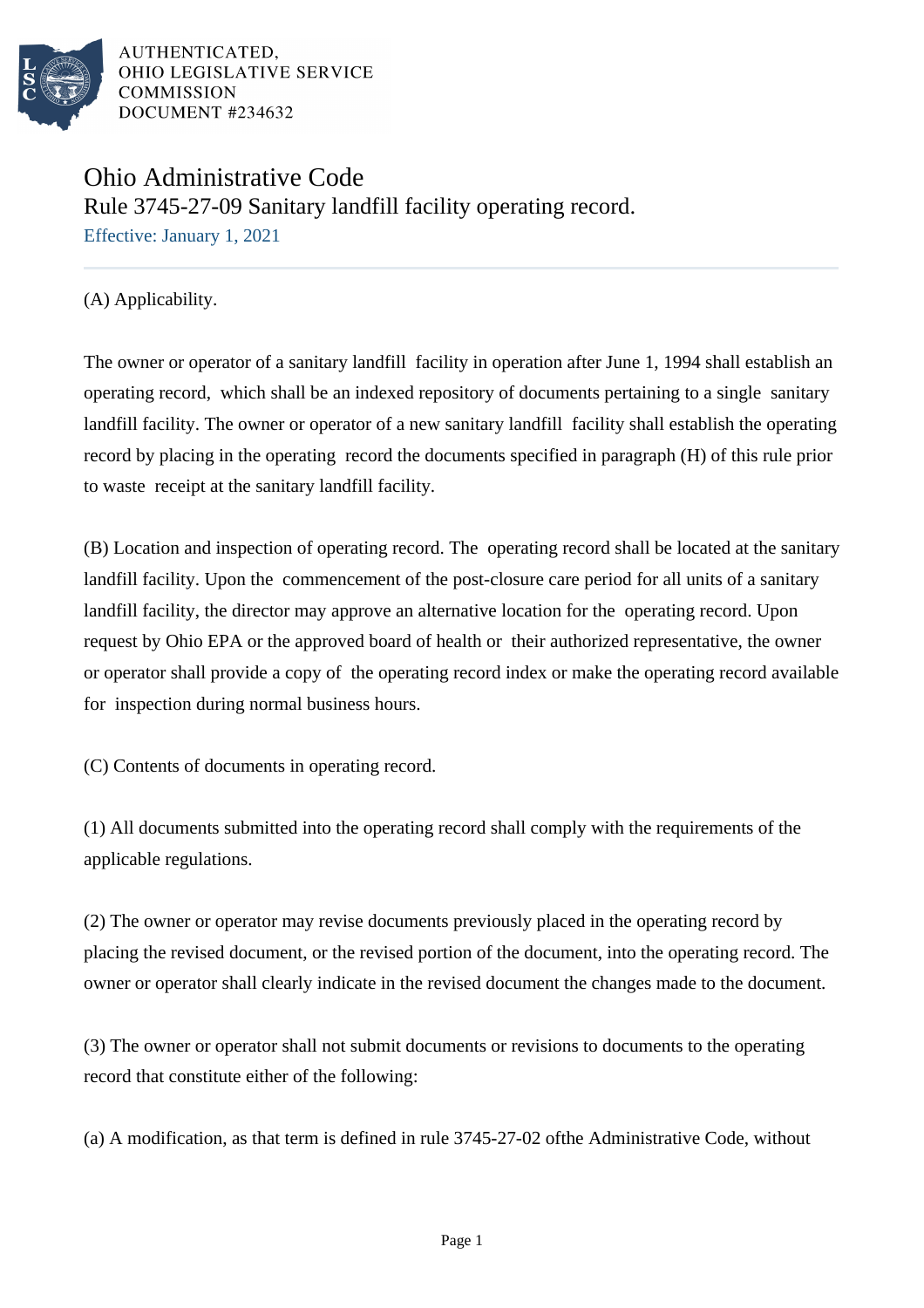

first obtaining a permit to install from Ohio EPA.

(b) An alteration without first obtaining written concurrence from Ohio EPA.

(D) Review of documents by Ohio EPA. Ohio EPA may review documents in the operating record and require changes or additional submissions if the documents do not satisfy the requirements of Chapter 3745-27 of the Administrative Code. Upon receipt of notification that a document does not comply with the applicable requirements specified in Chapter 3745-27 of the Administrative Code, the owner or operator shall change the document to attain compliance with the applicable requirements.

(E) Annual update of the operating record. The owner or operator shall update the operating record and the operating record index at a minimum annually, not later than April first of each year during both the operating life of the facility and the post-closure care period, by placing all new documents or revisions to existing documents into the operating record.

(F) Removal of documents from the operating record. Documents shall not be removed from the operating record without the written approval of the appropriate Ohio EPA district office. Such written approval shall clearly identify the documents to be removed and the circumstances justifying removal. Pages or plan sheets of documents in the operating record may be removed without prior approval when corresponding revised pages or plan sheets have been submitted into the operating record in accordance with this rule.

(G) Signature.

(1) Documents or revisions to documents submitted to the operating record shall be signed by the owner or operator and the person responsible for the preparation or review of the documents, if not the owner or operator.

(2) The signature shall constitute a personal affirmation that to the best of the knowledge of the signor the submitted documents are true and complete and comply with the requirements of Chapter 3734. of the Revised Code and the rules adopted thereunder. The signature shall be notarized for the following documents: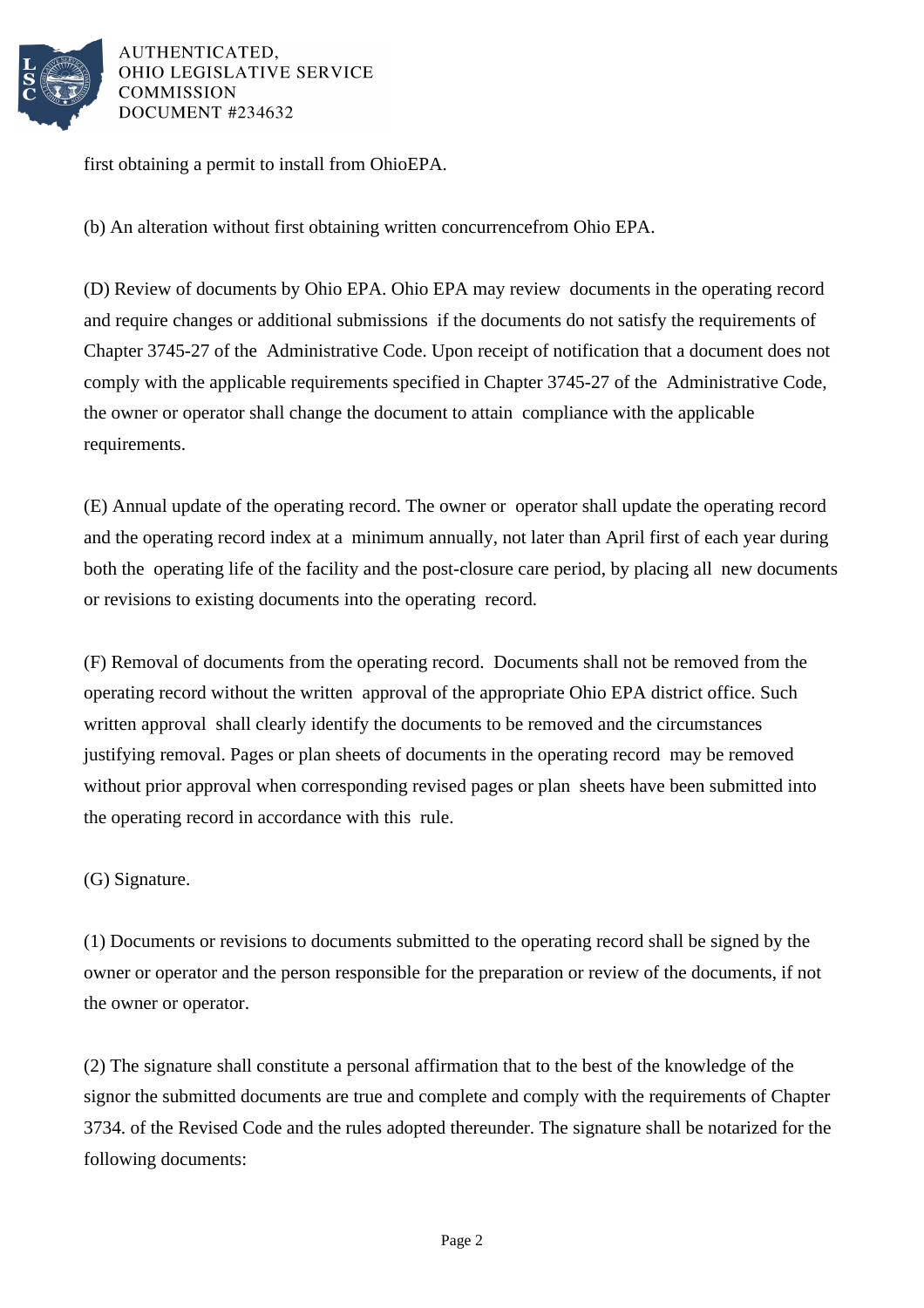

(a) Operating record index.

(b) Any revisions to a document.

(H) Operating record contents. The operating record shall consist of the following documents:

(1) An operating record index that clearly identifies each document in the operating record, the date of each document's initial submittal, and the date of all subsequent revisions submitted into the operating record. The operating record index shall include a summary of the contents of each document and a description of each revision made to a document.

(2) The approved permit to install, operational report, or plan approval, whichever documents are applicable. In addition, if not contained in the permit to install application, include the following as appropriate:

(a) The PCB and hazardous waste prevention and detection program pursuant to rule 3745-27-19 of the Administrative Code.

(b) Financial assurance instruments for final closure and post-closure care pursuant to rules 3745-27- 15 and 3745-27-16 of the Administrative Code.

(c) The explosive gas monitoring plan pursuant to rule 3745-27-12 of the Administrative Code.

(d) The ground water detection monitoring plan pursuant to rule 3745-27-10 of the Administrative Code.

(e) The final closure/post-closure care plan and all other plans, notifications, and documents pursuant to rule  $3745-27-11$  of the Administrative Code.

(f) The location restriction demonstrations pursuant to rule 3745-27-20 of the Administrative Code.

(g) The surface water control system structures design, if any, in accordance with rule 3745-27-19 of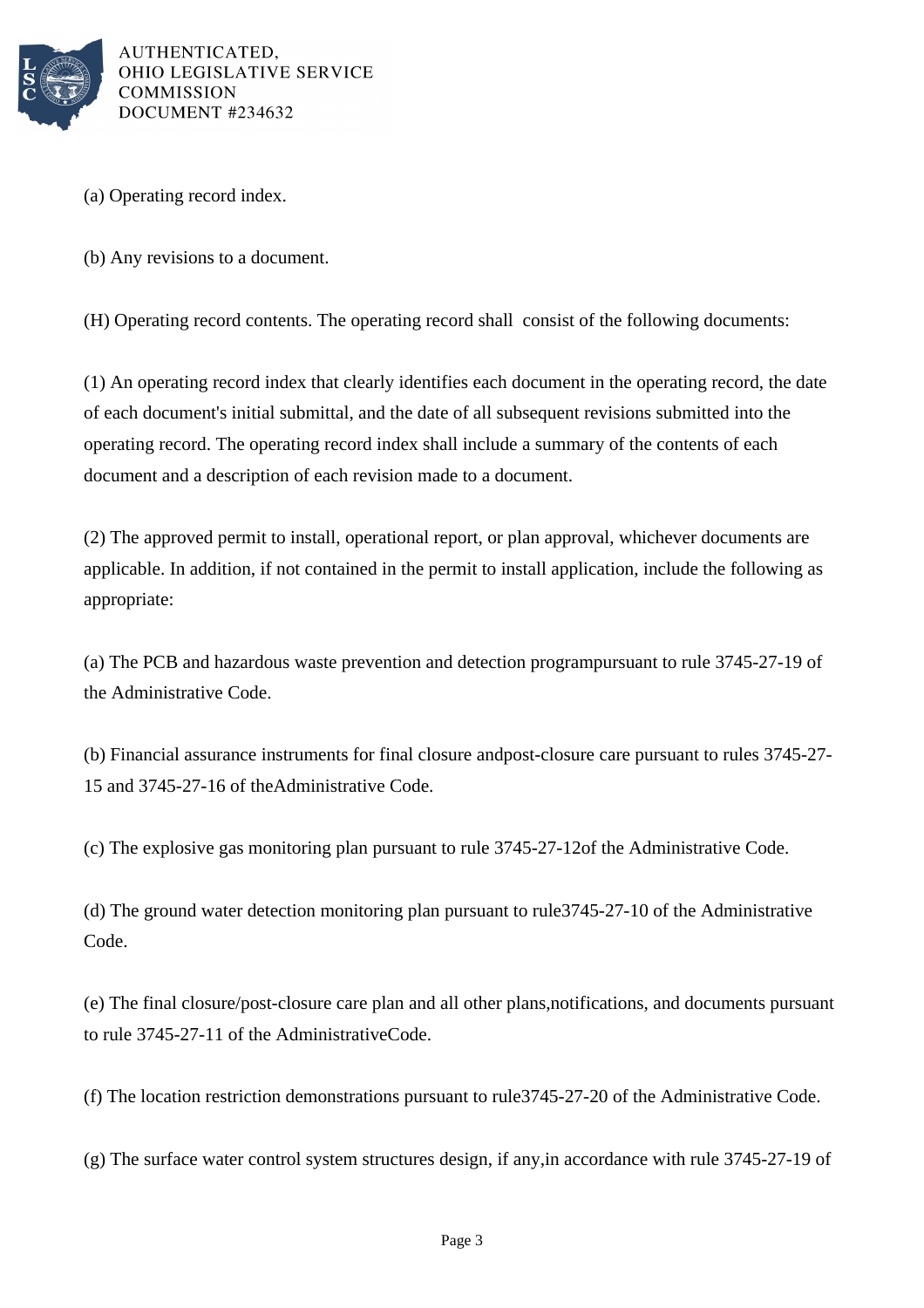

the Administrative Code.

(3) Copies of any alterations concurred with in writing by Ohio EPA that change the requirements of the approved permit to install, operational report, or plan approval and are not included as a part of a certification report.

(4) For those facilities that designated existing and new units in accordance with paragraph (M) of this rule effective June 1, 1994, the plan drawings pursuant to that paragraph.

(5) The interim composite liner/leachate collection system design, if required by paragraph  $(A)(2)$  of rule 3745-27-20 of the Administrative Code.

 $(6)$  The annual operational report pursuant to rule 3745-27-19 of the Administrative Code.

(7) Inspection records, generator certifications, waste screening documentation, or notifications for the PCB and hazardous waste prevention and detection program pursuant to rule 3745-27-19 of the Administrative Code.

(8) All construction, final closure, or interim final cover certification reports submitted pursuant to this chapter, after June 1, 1994.

(9) All explosive gas monitoring information collected after June 1, 1994, and all other plans, notifications, and documents prepared or submitted after June 1, 1994, pursuant to rule 3745-27-12 of the Administrative Code.

(10) All ground water monitoring information collected after June 1, 1994, and all other plans, notifications, and documents prepared or submitted after June 1, 1994, pursuant to rule 3745-27-10 of the Administrative Code.

 $(11)$  All other notifications and documents prepared pursuant to rule 3745-27-11 of the Administrative Code.

(12) All other documents prepared pursuant to rule 3745-27-14 of the Administrative Code.